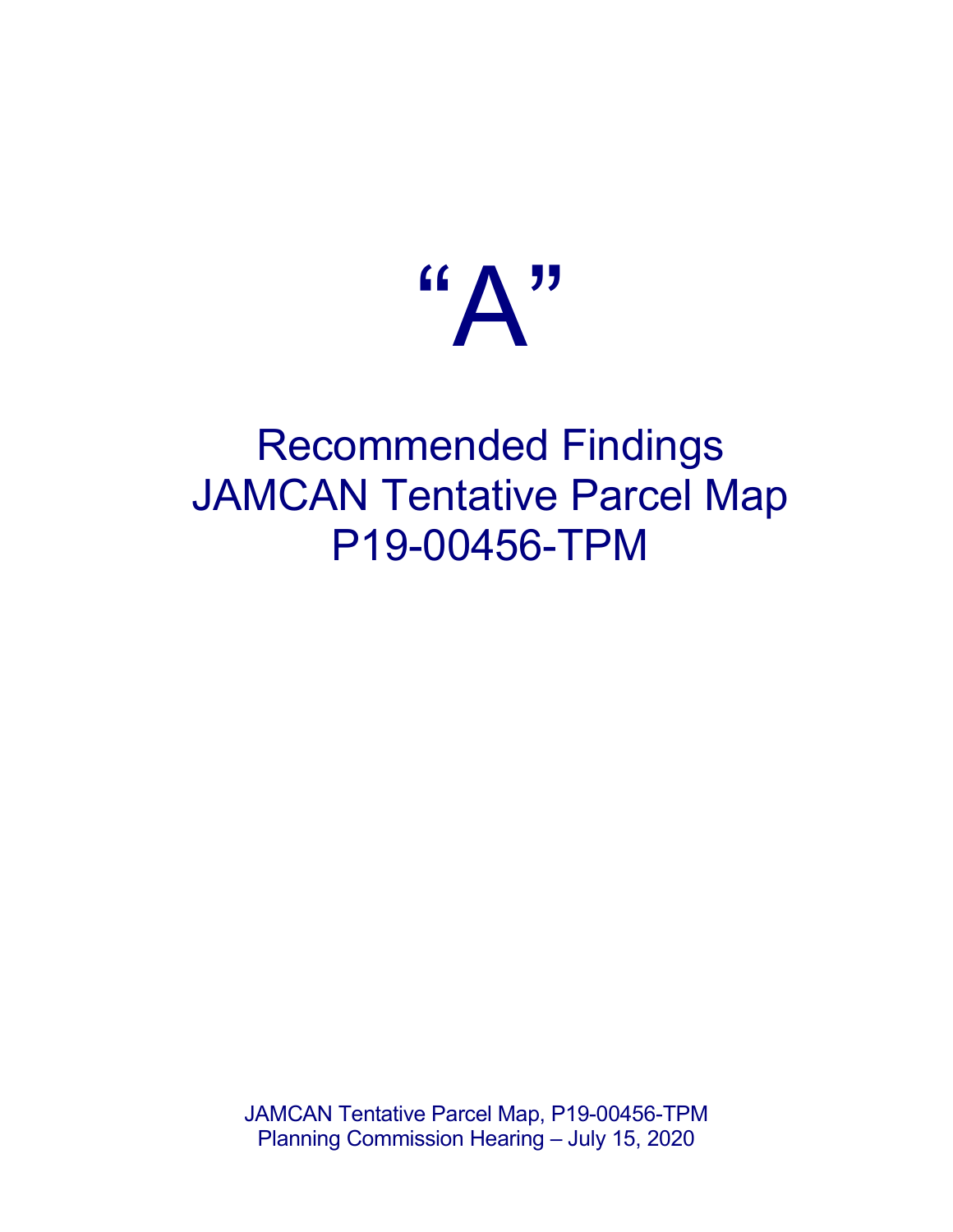## **PLANNING COMMISSION HEARING – JULY 15, 2020 RECOMMENDED FINDINGS**

## **JAMCAN, LLC TENTATIVE PARCEL MAP #P19-00456-TPM EAST END OF WATSON LANE, AMERICAN CANYON, CA 94558 APN 059-020-041**

### **ENVIRONMENTAL:**

The Planning Commission (Commission) has received and reviewed the proposed Negative Declaration and pursuant to the provisions of the California Environmental Quality Act (CEQA) and of Napa County's Local Procedures for Implementing CEQA, and makes the following findings. That**:**

- **1.** Prior to taking action on the Negative Declaration and the proposed project, the Commission read and considered said Declaration.
- **2.** The Negative Declaration is based on independent judgment exercised by the Commission.
- **3.** The Negative Declaration was prepared and considered in accordance with the requirements of the California Environmental Quality Act.
- **4.** Considering the record as whole, there is no substantial evidence that the project will have a significant effect on the environment.
- **5.** The Secretary of the Commission is the custodian of the records of the proceedings on which this decision is based. Records are located at the Napa County Planning, Building, and Environmental Services Department, 1195 Third Street, Room 210, Napa, Calif.

### **PLANNING AND ZONING ANALYSIS:**

The Commission has reviewed the tentative parcel map request in accordance with the requirements of the Napa County Subdivision Ordinance. Section 17.14.060 of that ordinance requires that the Commission "shall deny approval of a tentative map if it makes any of the following findings:"

**6.** The proposed map is not consistent with applicable general and specific plans.

**Analysis:** The project site is designated as AWOS (Agriculture, Watershed, and Open Space) on the County's adopted General Plan Land Use Map, is zoned AW: AC (Agricultural Watershed: Airport Combination District). General Plan Agricultural Preservation and Land Use Policy AG/LU-20 allows for the creation of new lots within the AWOS, where those lots have a 160 acre minimum lot area. The map is consistent with the AWOS minimum lot size. The map is also consistent with regulations of Chapters 17 (Zoning) & 18 (Subdivision).

**7.** The design or improvement of the proposed subdivision is not consistent with applicable general and specific plans.

**Analysis:** The design and improvements proposed here are fully consistent with the County's adopted General Plan. The Engineering Division of the County's Planning, Building, and